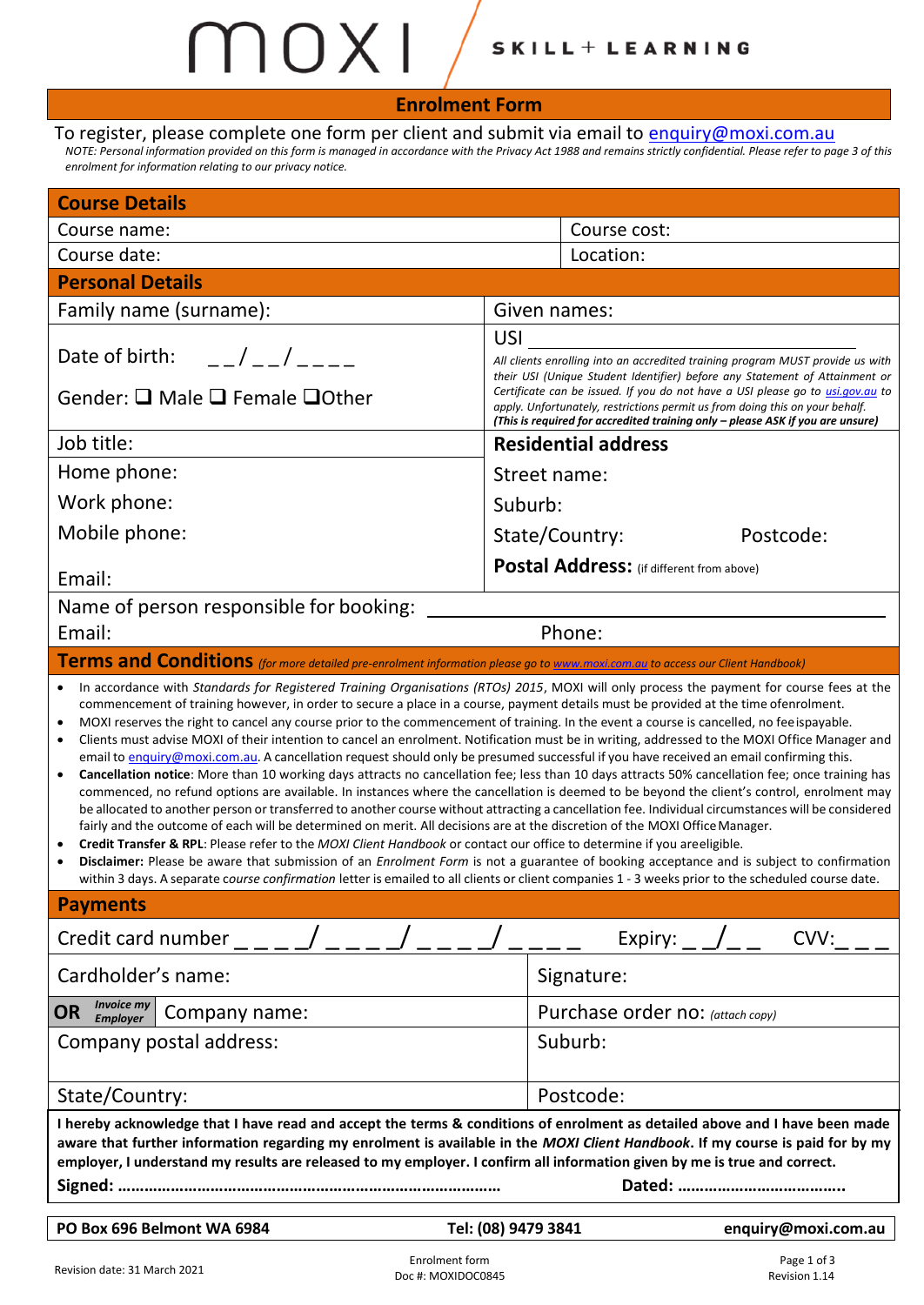| <b>Hand tools</b>                                                                                                                                                                                                                                                                                                                                                                                                                                                                                                                                           |                                                                |                             |                      |                                                |                     |  |  |
|-------------------------------------------------------------------------------------------------------------------------------------------------------------------------------------------------------------------------------------------------------------------------------------------------------------------------------------------------------------------------------------------------------------------------------------------------------------------------------------------------------------------------------------------------------------|----------------------------------------------------------------|-----------------------------|----------------------|------------------------------------------------|---------------------|--|--|
| Hand tool proficiency                                                                                                                                                                                                                                                                                                                                                                                                                                                                                                                                       |                                                                | $\Box$ Very good            | $\Box$ Good          | $\Box$ Not good                                | $\Box$ Not at all   |  |  |
| NB. A certain level of proficiency in hand tool usage is required for the Installation courses.                                                                                                                                                                                                                                                                                                                                                                                                                                                             |                                                                |                             |                      |                                                |                     |  |  |
| Language and cultural diversity                                                                                                                                                                                                                                                                                                                                                                                                                                                                                                                             |                                                                |                             |                      |                                                |                     |  |  |
| In which country where you born?                                                                                                                                                                                                                                                                                                                                                                                                                                                                                                                            |                                                                | $\Box$ Australia            | $\Box$ Other specify |                                                |                     |  |  |
| Do you speak a language other than English at home?<br>$\Box$ No, English only<br>□ Yes, Other specify                                                                                                                                                                                                                                                                                                                                                                                                                                                      |                                                                |                             |                      |                                                |                     |  |  |
| How well do you speak English?                                                                                                                                                                                                                                                                                                                                                                                                                                                                                                                              |                                                                | $\Box$ Very Well            | $\Box$ Well          | $\Box$ Not well                                | $\Box$ Not at all   |  |  |
| Are you of Aboriginal or Torres Strait Islander origin?<br>$\square$ No<br>$\Box$ Yes, Aboriginal<br>$\Box$ Yes, Torres Strait Islander                                                                                                                                                                                                                                                                                                                                                                                                                     |                                                                |                             |                      |                                                |                     |  |  |
| <b>Disability</b>                                                                                                                                                                                                                                                                                                                                                                                                                                                                                                                                           |                                                                |                             |                      |                                                |                     |  |  |
| Do you consider you have a disability, impairment or long-term condition? (If you have a disability please<br>refer to the disability supplement in the Moxi client handbook for additional information. You may indicate<br>more than one)<br>$\Box$ No disability<br>$\Box$ Learning                                                                                                                                                                                                                                                                      | $\Box$ Hearing/deaf<br>$\Box$ Mental illness                   |                             | $\Box$ Physical      | $\Box$ Acquired brain impairment               | $\Box$ Intellectual |  |  |
| $\Box$ Vision                                                                                                                                                                                                                                                                                                                                                                                                                                                                                                                                               | $\Box$ Medical condition<br>$\Box$ Other multiple disabilities |                             |                      |                                                |                     |  |  |
| <b>Education</b><br>What is your highest completed school level?<br>$\Box$ Did not go to school<br>$\Box$ Completed Year 10                                                                                                                                                                                                                                                                                                                                                                                                                                 | $\Box$ Completed Year 11                                       | □ Completed Year 8 or lower |                      | $\Box$ Completed Year 9<br>□ Completed Year 12 |                     |  |  |
| $\square$ No<br>Are you still attending secondary school? $\Box$ Yes                                                                                                                                                                                                                                                                                                                                                                                                                                                                                        |                                                                |                             |                      |                                                |                     |  |  |
| Have you successfully completed any of the following qualifications?<br>$\Box$ Yes (please tick any applicable boxes below)<br>$\Box$ No (Go to the employment section)<br>$\Box$ Bachelor degree or higher degree<br>$\Box$ Certificate III (trade)<br>$\Box$ Advanced diploma or associate degree<br>$\Box$ Certificate II<br>$\Box$ Diploma (or associate diploma)<br>$\Box$ Certificate I<br>$\Box$ Certificate IV (or advanced certificate/technician)<br>$\Box$ Certificate other than the above                                                      |                                                                |                             |                      |                                                |                     |  |  |
| <b>Employment</b>                                                                                                                                                                                                                                                                                                                                                                                                                                                                                                                                           |                                                                |                             |                      |                                                |                     |  |  |
| Of the following categories, which best describes your current employment status? (Tick one box only)<br>$\Box$ Employed – unpaid worker in a family business<br>$\Box$ Full-time employee<br>$\Box$ Part-time employee<br>$\Box$ Unemployed – seeking full-time work<br>$\Box$ Self-employed - not employing others<br>$\Box$ Unemployed – seeking part time work<br>$\Box$ Employer<br>$\Box$ Not employed – not seeking employment                                                                                                                       |                                                                |                             |                      |                                                |                     |  |  |
| <b>Study Reason</b>                                                                                                                                                                                                                                                                                                                                                                                                                                                                                                                                         |                                                                |                             |                      |                                                |                     |  |  |
| Of the following categories, which best describes your main reason for undertaking this<br>course/traineeship/apprenticeship? (Tick one box only)<br>$\Box$ To get a job<br>$\Box$ To develop my existing business<br>$\Box$ To start my own business<br>$\Box$ To try for a different career<br>$\Box$ To get a better job or promotion<br>$\Box$ It was a requirement of my job<br>$\Box$ I wanted extra skills for my job<br>$\Box$ To get into another course of study<br>$\Box$ Other reasons<br>$\Box$ For personal interest or self-development      |                                                                |                             |                      |                                                |                     |  |  |
| <b>Declaration</b>                                                                                                                                                                                                                                                                                                                                                                                                                                                                                                                                          |                                                                |                             |                      |                                                |                     |  |  |
| I certify that all information provided by me is true and correct. I understand and consent to the statistical<br>information collected above be provided to any relevant and duly authorised State and/or Commonwealth<br>agencies as well as part of RTO compliance to meet NCVER mandatory reporting requirements for the<br>collection of AVETMISS data for all VET accredited training. I consent to the collection, use and disclosure of<br>my personal information in accordance with the Privacy Notice contained within the Moxi client handbook. |                                                                |                             |                      |                                                |                     |  |  |